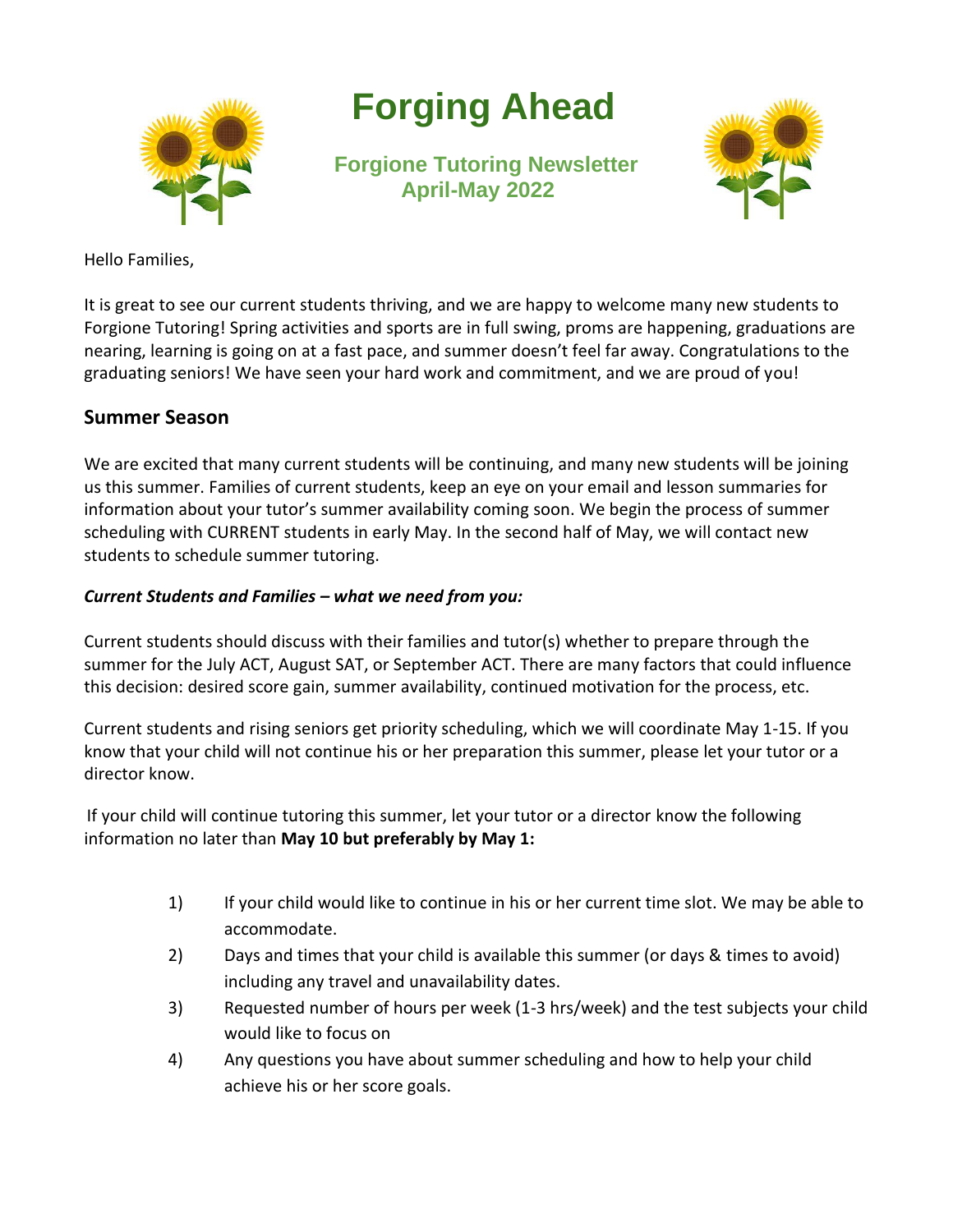#### *New Students*

Welcome! Summer is a great time for rising juniors to begin preparing for the ACT or SAT. In the second half of May, we will be contacting families of new students who are on the list for summer tutoring.

- April or May is a good time for students to take diagnostic tests (more information below).
- Many parents ask us how long students should plan to spend preparing for their test. For coverage of all test subjects, we recommend a minimum of 24 hours to prepare for the SAT and 30 hours for the ACT and at least two hours per week. Some studnets come one hour per week to cover one subject.

#### *Summer Scheduling Tips and Reminders*

Many of our students will be waiting on the results of the May SAT, June SAT, or June ACT before deciding whether to continue. Contact us as soon as scores are available.

- We *highly* recommend that students resume as early in the summer as possible if planning to prep this summer. Slots will continue to be filled as the summer goes on, so there will be less and less open as we reach July.
- Students cannot begin or resume in August. August is our busiest month, and the only students who will be tutoring in August are those who have been tutoring through June and July.
- *New* students who desire to start in August will be asked to postpone their start date to after the August SAT or September ACT.
- Plan to be as consistent as possible from June through the August SAT or September ACT. We know that summer is a busy time and can involve travel. However, whenever possible, it is good to avoid long breaks from test preparation. Consistent review and practice lead to the best results.
- We can provide virtual tutoring while students are in other locations this summer.

#### **College Application Essay Writing**

In addition to tutoring, we help many students with college application essay writing. The talented and experienced writers on our staff can help in person and virtually. We recommend that students begin the writing process for the main personal statement in June or after school exams and standardized tests. If you are interested, contact a director or our administrative assistant, and we will put your student's name on the to-call list. We will contact you in late May about scheduling. (Contact information can be found at the end of the newsletter).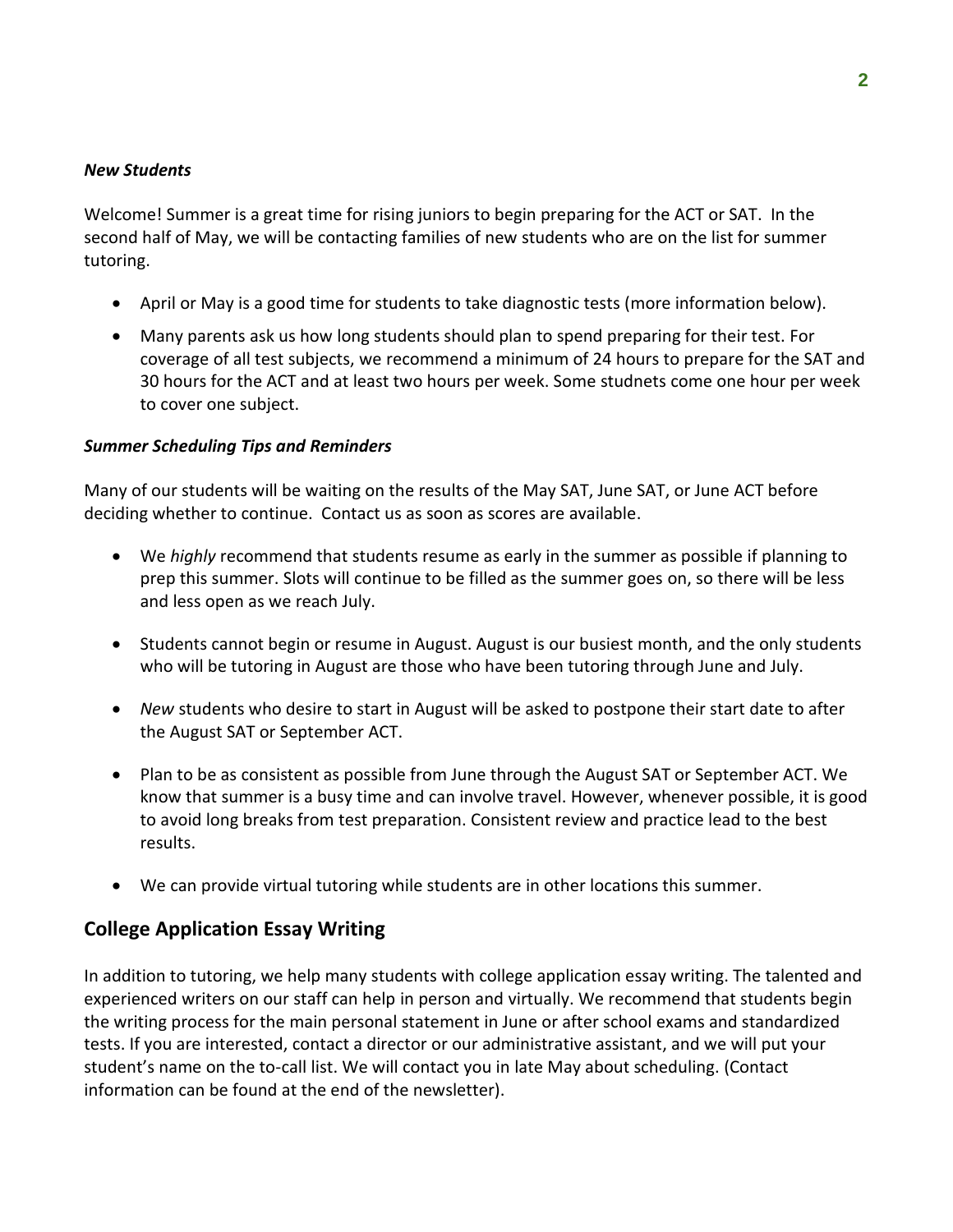#### **Wait-Listed Students**

To all who are on the waitlist: thank you for your patience. We have not forgotten you! We will be in touch periodically to let you know the status of the waitlist, but don't hesitate to reach out to Cherie Warren, our administrative assistant, if you have a question: [cherie@forgionetutoring.com](mailto:cherie@forgionetutoring.com) You can find general information and answers to FAQs on ou[r Parents & Students FAQ Page.](https://www.forgionetutoring.com/blog/parent-student-login/)

#### **North Carolina Public Universities and Standardized Tests & Test Optional Admissions**

Students applying for admission to NC state schools for Fall 2023 and Fall 2024 are not required to submit SAT or ACT scores. This is a reversal of a decision made by the UNC Board of Governors in late February. This means our state schools are Test Optional, which can create confusion about whether a student should send test scores.

- The general rule is that if your child's scores are at or above the 50% percentile of scores of those who were accepted to that college in the past few years, you are advised to send scores. To find this information, search in each college's website for "Freshman Profile" or look for the "Common Data Set" for that college. I was told that the website, Prep Scholar, is a reliable source of data about average GPA and test scores of admitted students.
- I've heard from guidance counselors and local educational consultants that in many cases students who don't submit test scores are not getting accepted at the rate of those who are submitting test scores. This is true of South Carolina state universities, especially Clemson students who are not submitting test scores there are not readily being admitted.
- Georgia and Florida state schools are test-required
- Virginia state schools are test-optional through 2023
- Permanently test-optional: The University of Oregon system, The Washington State system, The Illinois system, The Colorado system, The City University of New York, The Montana system, The Iowa system; U Minnesota Twin Cities
- Permanently test-blind: UC system and the Cal State system
- Alabama is test optional through fall of '23.
- TN hasn't announced its policy for Fall '23 as far as I know.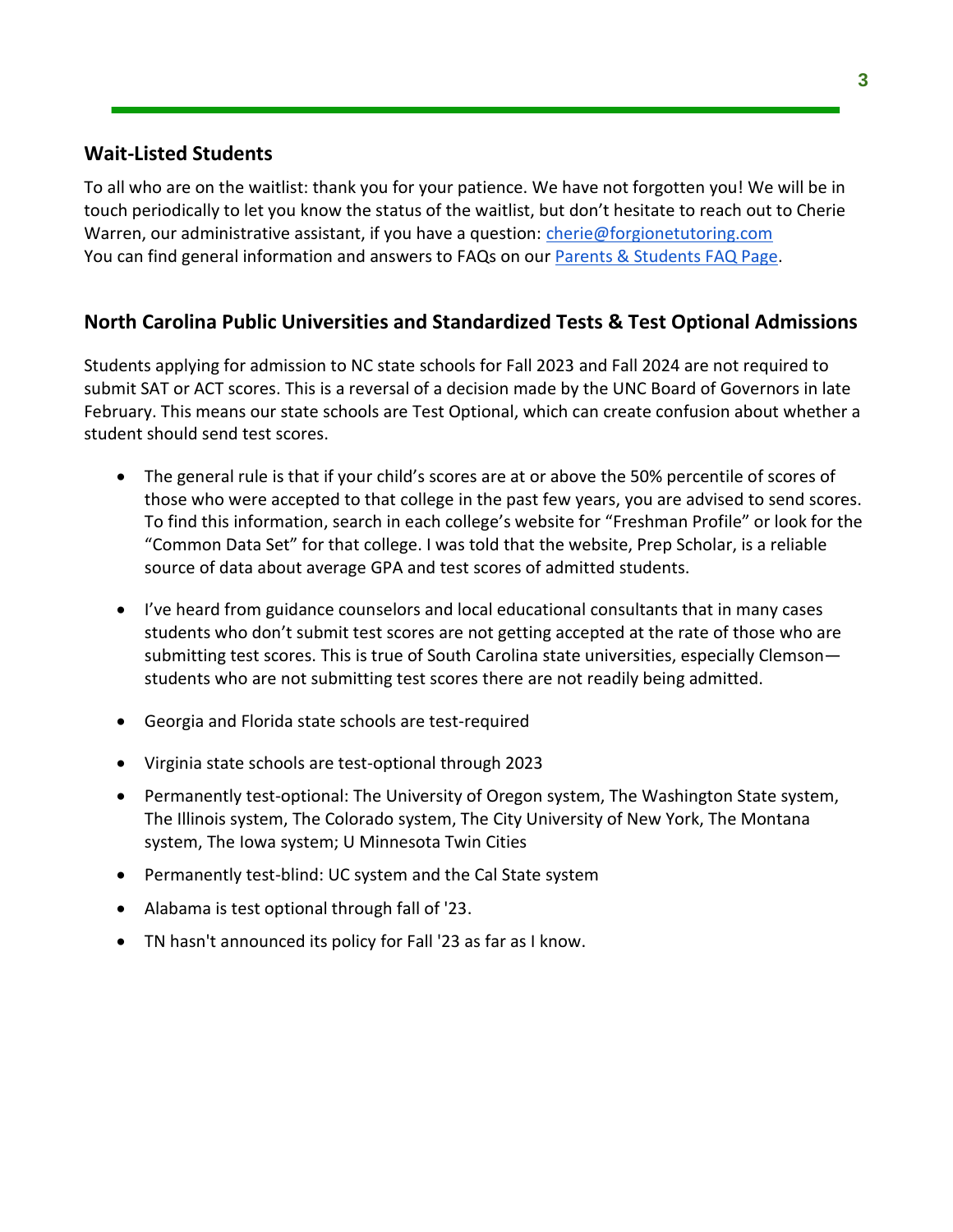# **Upcoming SAT/ACT Dates**

- For SAT dates and deadlines, go to [www.Collegeboard.org](http://www.collegeboard.org/)
- For ACT dates and deadlines, go to [www.act.org](http://www.act.org/)

|  |  |  | $\mathsf{SAT}$ (Order the Question and Answer Service when available) |  |  |  |
|--|--|--|-----------------------------------------------------------------------|--|--|--|
|--|--|--|-----------------------------------------------------------------------|--|--|--|

| <b>Test Date</b> | <b>Registration Deadline</b> | <b>Late Registration Deadline</b> | <b>Score Release Date</b> |
|------------------|------------------------------|-----------------------------------|---------------------------|
| May 7            | April 8                      | April 26                          | May 21                    |
| June 4           | May 5                        | <b>May 25</b>                     | <b>June 18</b>            |
| August 27*       | Not available                | Not available                     | Not available             |
| October 1*       | Not available                | Not available                     | Not available             |
| November 5*      | Not available                | Not available                     | Not available             |
| December 3*      | Not available                | Not available                     | Not available             |

*\*anticipated test dates provided by College Board*

#### *ACT (Order the Test Information Release (TIR) when available)*

| <b>Test Date</b> | <b>Registration Deadline</b> | <b>Late Registration Deadline</b> | <b>Score Release Date</b> |
|------------------|------------------------------|-----------------------------------|---------------------------|
| June 11          | May 6                        | May 20                            | <b>June 25</b>            |
| <b>July 16</b>   | <b>June 17</b>               | June 24                           | July 30                   |
| September 10     | August 5                     | August 19                         | Not available             |
| October 22       | September 16                 | September 30                      | Not available             |
| December 10      | November 4                   | November 11                       | Not available             |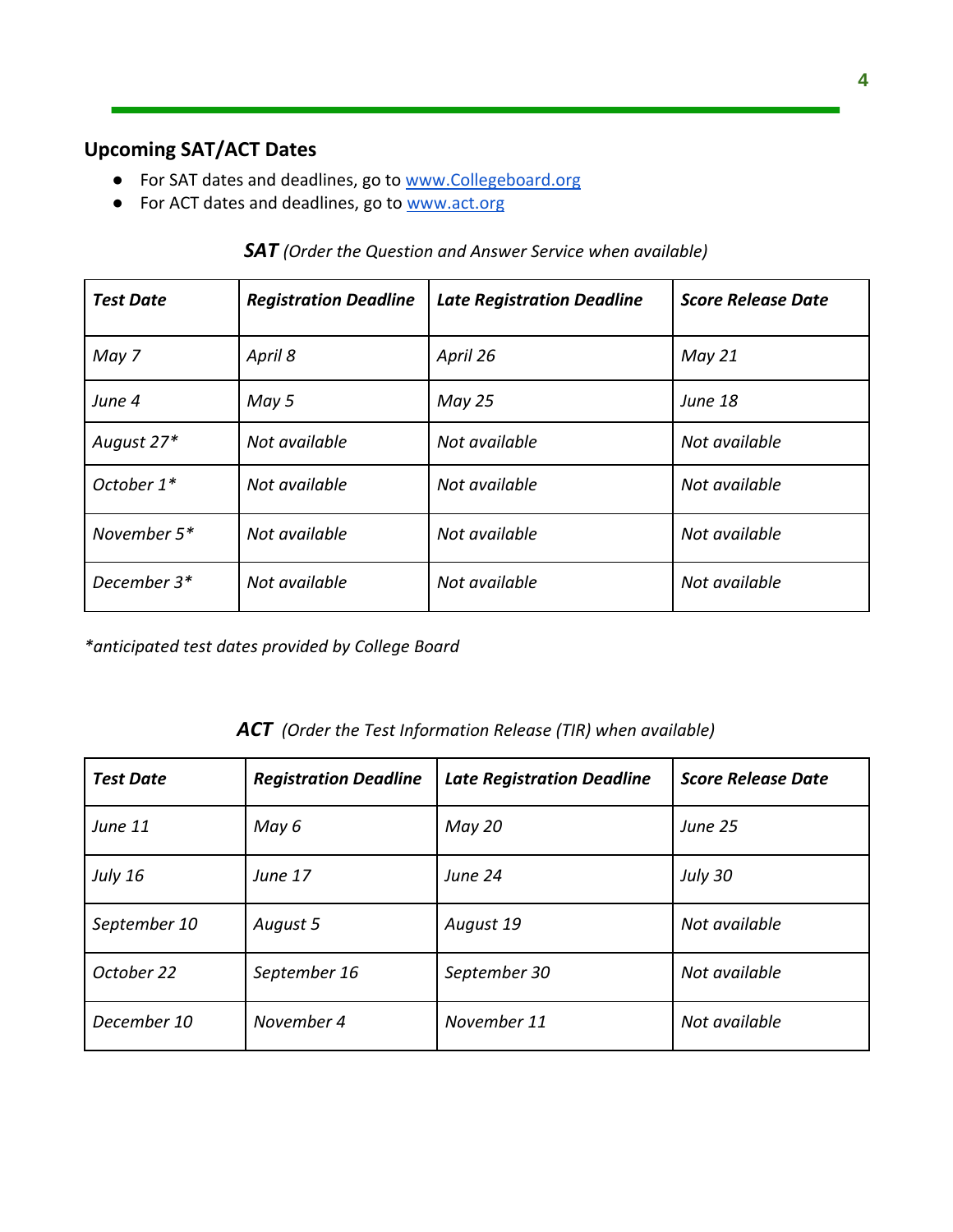#### **SAT & ACT Mock and Diagnostic Testing**

Mock and diagnostic tests are offered at no additional cost. Students can test at our midtown Raleigh and Cary locations on Sunday mornings. To sign up, contact your tutor or a director.

**New students:** If you're undecided about SAT vs. ACT, we recommend you take both an SAT and ACT diagnostic, especially if you did not take the PSAT or pre-ACT. April, May, and early June is a good time to take these diagnostics—we will need this information before new students start their prep this summer to help determine whether the student should pursue SAT or ACT prep.

**Current students:** Mocks help us gauge a student's progress. Students taking an upcoming exam should take a mock test as a simulation 2-3 weeks before the real test.

**Extended Time Mock/Diagnostics:** We can offer simulations for those students approved for extended time. Email a director to schedule! These are scheduled on a case-by-case basis.

Looking for other options? If the dates below do not work, let us know if your child has a day off, and we can try to line up a proctor.

# **Upcoming Mock/Diagnostic Dates**

Regular timed tests are offered from 9am-1pm on Sundays during the school year. **To Sign Up:** email [heather@forgionetutoring.com](mailto:heather@forgionetutoring.com) or [charles@forgionetutoring.com.](mailto:april@forgionetutoring.com) Seats are limited, so we need to confirm there is space for you.

| Date                       | <b>Midtown Raleigh</b> | Cary                          |  |
|----------------------------|------------------------|-------------------------------|--|
| April 15, Friday           |                        | Extended time SAT: 9am-2:30pm |  |
| April 23, Saturday         |                        | Extended time SAT: 9am-2:30pm |  |
| April 24                   | Open for either        | Open for either               |  |
| May 1                      | ACT                    | Open for either               |  |
| May 8                      | <b>SAT</b>             | Open for either               |  |
| May 15, May 22, and May 29 | Open for either        | Open for either               |  |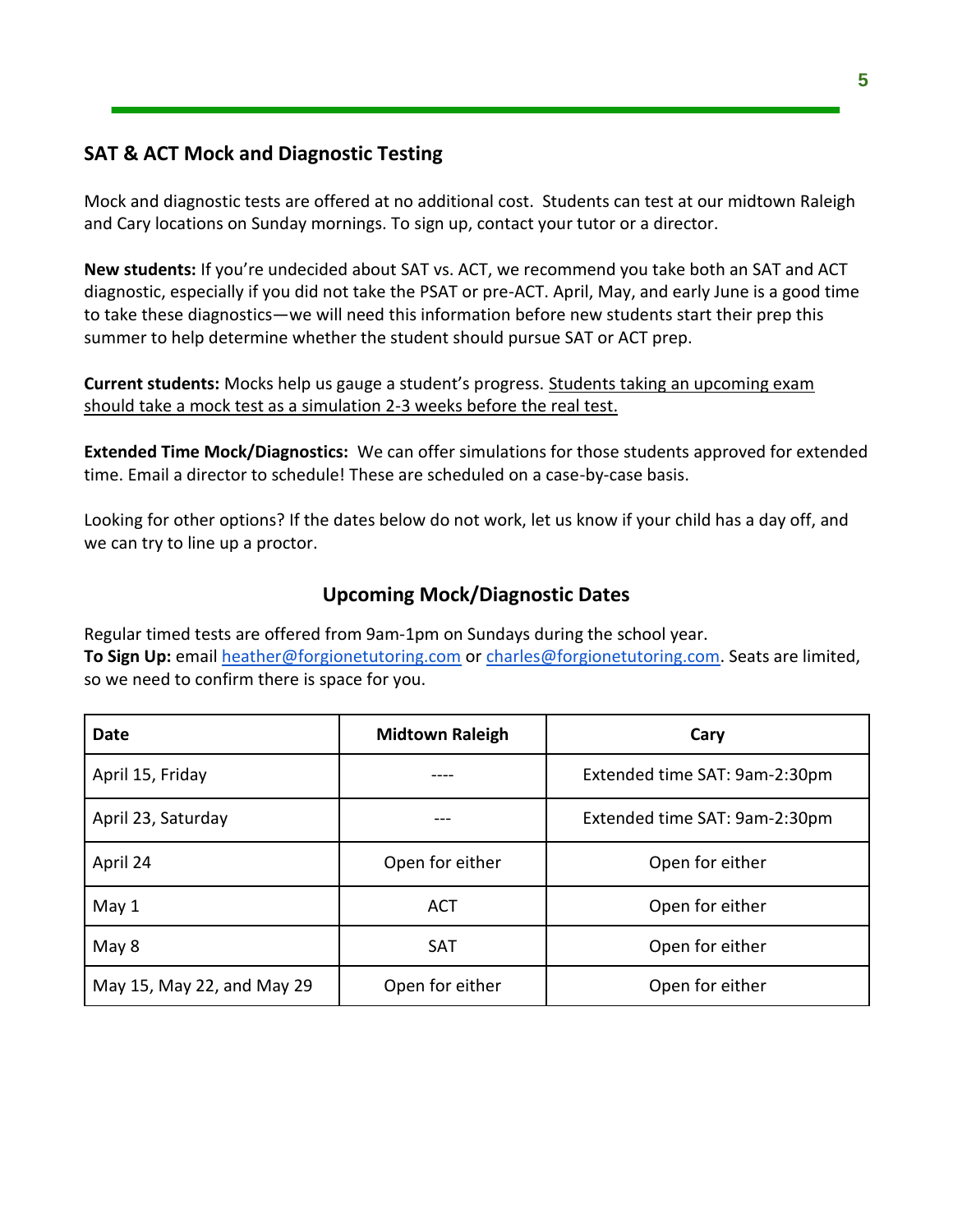#### **Program Details**

The SAT and ACT cover a lot of material. It's not uncommon for students to underestimate the time and practice required to see gains. Students typically require at least 8 hours of instruction *per subject* in order to see growth of 3-4 points on the ACT or 100-150 points on the SAT.

Comprehensive Program: Covers all test subjects and requires 2-3 hours/week over 12-20 weeks. Many students stretch these hours throughout a 4 to 9 month period, often taking the test more than once.

- Comprehensive ACT (4 subjects): 30 hours recommended
- Comprehensive SAT (3 subjects): 24 hours recommended

Subject Area Focus: Concentrates on 1-2 test subjects at a time, limiting the number of tutoring hours and homework load per week but lengthening the total number of weeks required to cover all subjects.

- 1 test subject: 8-10 hours and 1 hour per week (8-10 weeks)
- 2 test subjects: 16-20 hours and 1.5 2 hours per week (10 weeks)

#### Understanding Gains

- A gain of 3 points on the ACT is similar to a gain of 100 points on the SAT
- A gain of 4 ACT points is the equivalent of gaining 150 SAT points

For more details on our test prep program, see our **SAT** and ACT Prep page.

# **Content Review**

Recent disruptions to student learning have meant that more students who are starting test prep need extensive subject review. Our tutors must first strengthen fundamentals, which means that strategy instruction and full test prep happen more gradually and take longer. In the past, 2 hours/week of tutoring for 12 weeks was the norm for comprehensive test prep, but many students find that they need more time to be able to review concepts, rules and formulas as well as practice strategies.

# **Attendance Policy Reminder**

Regular attendance is necessary to achieve significant score gains. If attendance drops below 50% for a specific time slot in any 4-week period, we may offer the slot to someone else. **Let your tutor know if you anticipate any schedule conflicts.**

#### **Invoice Questions?**

Please view your itemized invoice by clicking on the invoice number. If you have questions, you can contact our bookkeeper: [cherie@forgionetutoring.com.](mailto:cherie@forgionetutoring.com)